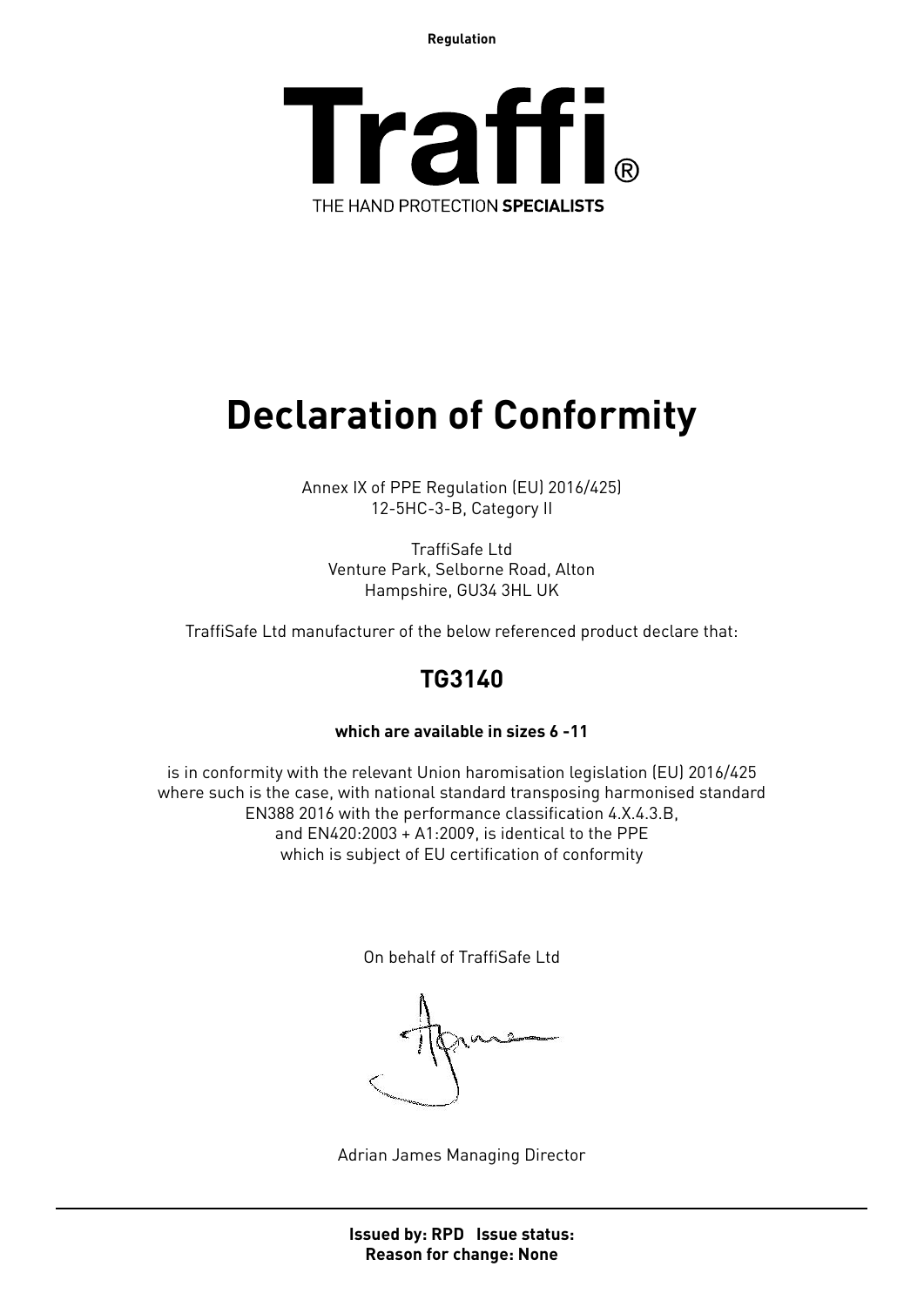**Regulation**



## **Declaration of Conformity**

Annex IX of PPE Regulation (EU) 2016/425) 12-5HC-3-B, Category II

TraffiSafe Ltd Venture Park, Selborne Road, Alton Hampshire, GU34 3HL UK

TraffiSafe Ltd manufacturer of the below referenced product declare that:

### **TG3140**

#### **which are available in sizes 6 -11**

is in conformity with the relevant Union haromisation legislation (EU) 2016/425 where such is the case, with national standard transposing harmonised standard EN388 2016 with the performance classification 4.X.4.3.B, and EN420:2003 + A1:2009, is identical to the PPE which is subject of EU certification of conformity No.0321/11129-02/EO1-01 issued by;

> SATRA (Notified Body No.0321)

On behalf of TraffiSafe Ltd

Adrian James Managing Director 09/04/2019